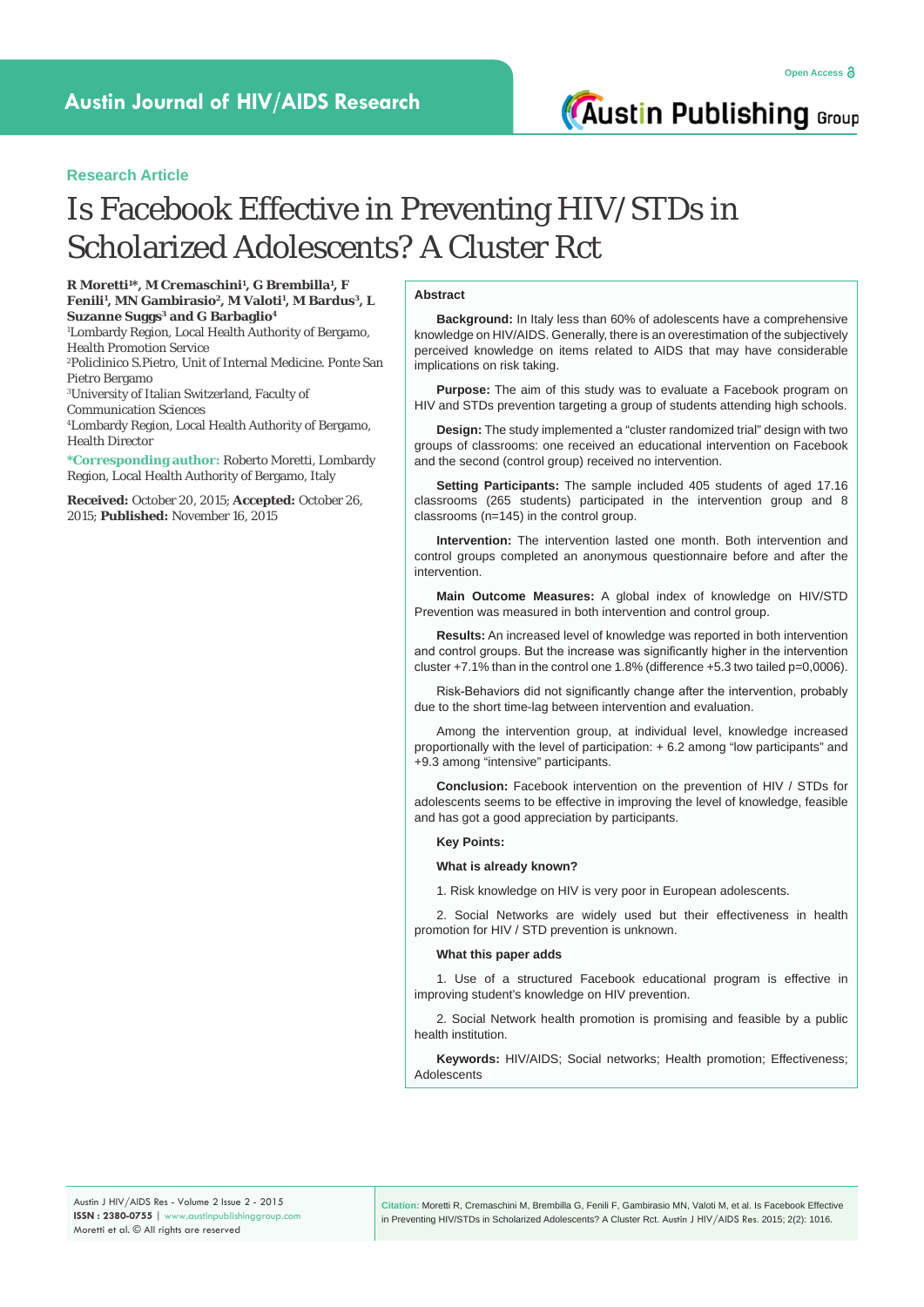# **Introduction**

According to the UNAIDS global Report 2011, less than 60% of adolescents in Europe have a comprehensive knowledge on HIV/ AIDS. Generally, there is an overestimation of the subjectively perceived knowledge on items related to AIDS that may have considerable implications on risk behaviors of adolescents. Although, even if sex education programs have a modest impact on behaviors, such effects could be important at a population level if the programs were largely scaled up [1]. Web 2.0 and social networking could be useful tools to scale up and reach large segments of the population. Using social media for promoting health behaviors among young people could be an important opportunity if educational programs are responding to specific needs, program contents are interesting and their presentation is attractive. Public Health organizations working in health promotion could exploit the interaction and the exponential growth of contacts (viral spread) typical of social networks [2] to enhance correct lifestyles among young generations.

Worldwide, the penetration of Web 2.0 applications, and especially social networking sites, has been growing. Among social networking sites, Facebook is the most widely diffused with 552 million daily active users and 955 million monthly active users at the end of June 2012. In our country, there are about 22 million Facebook users, representing the 73.1% of the online population (Social bakers, 2012), and 13% of people aged 13-17. Facebook is the preferred social network of Italian teenagers. In the age group of 12-18, Facebook is used by 85.6% of the population and about 30.8% have more than 500 Facebook friends. 68.8% of teenagers use Facebook every day: 32.2% for 1-2 hours, 14.4% from 2-5 hours and 3.9% more than 5 hours a day.

Thus, a health intervention based on Facebook could certainly offer high reach, but it could also be cost-effective, as the utilization of built-in features allows time and money savings in the management of the intervention. For example, Facebook provides a set of interactive tools (surveys, polls, events, videos, links, tags, educational games, chatting with specialists, case studies, etc.) to enhance and articulate interventions customized and tailored to individual's needs. Moreover, students can interact and play an active role by posting contents and providing feedback. Furthermore, the co-creation of content through the involvement of the target audience in various activities could leverage the workload of health professionals and create an environment that better meets the needs of the population.

While the potential of Facebook and other Web 2.0 and social networking sites can be effective for promoting health particularly HIV/STD prevention, the data supporting this hypothesis are not yet clear although a recent cluster randomized trial on social mediadelivered sexual health intervention [3] showed to be effective in improving the use of condoms:. Some studies show that blogging and watching online videos are associated with better outcomes in class performance and education [4-6]. Few studies discuss the need of skill development and training for health personnel involved in the development and implementation of these programs [7-10].

The aim of this study was to evaluate a HIV/AIDS and STD prevention program delivered on Facebook. The program targeted a group of teenaged students attending high schools and "professional-

# R Moretti **Austin Publishing Group**

technical" schools (i.e., a practical and work oriented secondary school in the Italian system) in the province of Bergamo. We were interested in both summative and process outcomes, of both participants of the program as well as public health officials who developed and implemented the program.

#### **The study aimed to answer the following research questions**

1) Can a public health program addressed to adolescents on Facebook be effective in enhancing comprehensive and correct knowledge on HIV/AIDS and STD as well as HIV and STD risk behaviors?

2) Would users of an HIV/AIDS and STD prevention program delivered on Facebook like receiving and participating in such a program using this channel?

3) Could such a program could be feasible for a Public Health institution?

### **Methods**

#### **Design**

To evaluate the effectiveness of the Facebook intervention at increasing knowledge on HIV/AIDS/STDs as a determinant of risky sexual behaviors, the study implemented a "cluster randomized trial" design with two groups of classrooms: one received an educational intervention on Facebook and the second (control group) received no intervention. Cluster randomization was performed at classroom level, so that the risk of bias due to potential information exchanges among participants from same classroom was reduced. 30 classes were identified, 16 classes were randomly assigned in the intervention group and 12 in the control group, (4 classes in the control group dropped after randomization and did not fulfill the initial questionnaire). The final analysis was performed in 16 intervention classes and 8 control classes.

Randomization of classes was performed with Epi (Table 1) program, by generating random numbers list. The intervention was not blind; searchers knew the classes' allocation.

#### **Participants and procedures**

The sample included classrooms from three secondary schools in Bergamo. The project was presented to students by an expert psychologist on adolescent issues and Social Networks. Students were invited to participate and to complete the baseline questionnaire. They all agreed to follow a "code of behavior" policy. Randomized students to the intervention group had to accept an invitation (in Facebook) to access the program.

#### **Facebook educational program**

The intervention was followed by a multidisciplinary Pedagogical team composed by a medical doctor a psychologist, and an educator The intervention was performed using a "closed group" in Facebook, so only students from randomized classes were allowed to participate. The duration of the intervention lasted one month. The activities were carried out mainly in the afternoon and evening. Facebook resources, including private chat, private contact of the students with the Pedagogical team, "listening space" were given by the team psychologist. The program's learning objectives were identified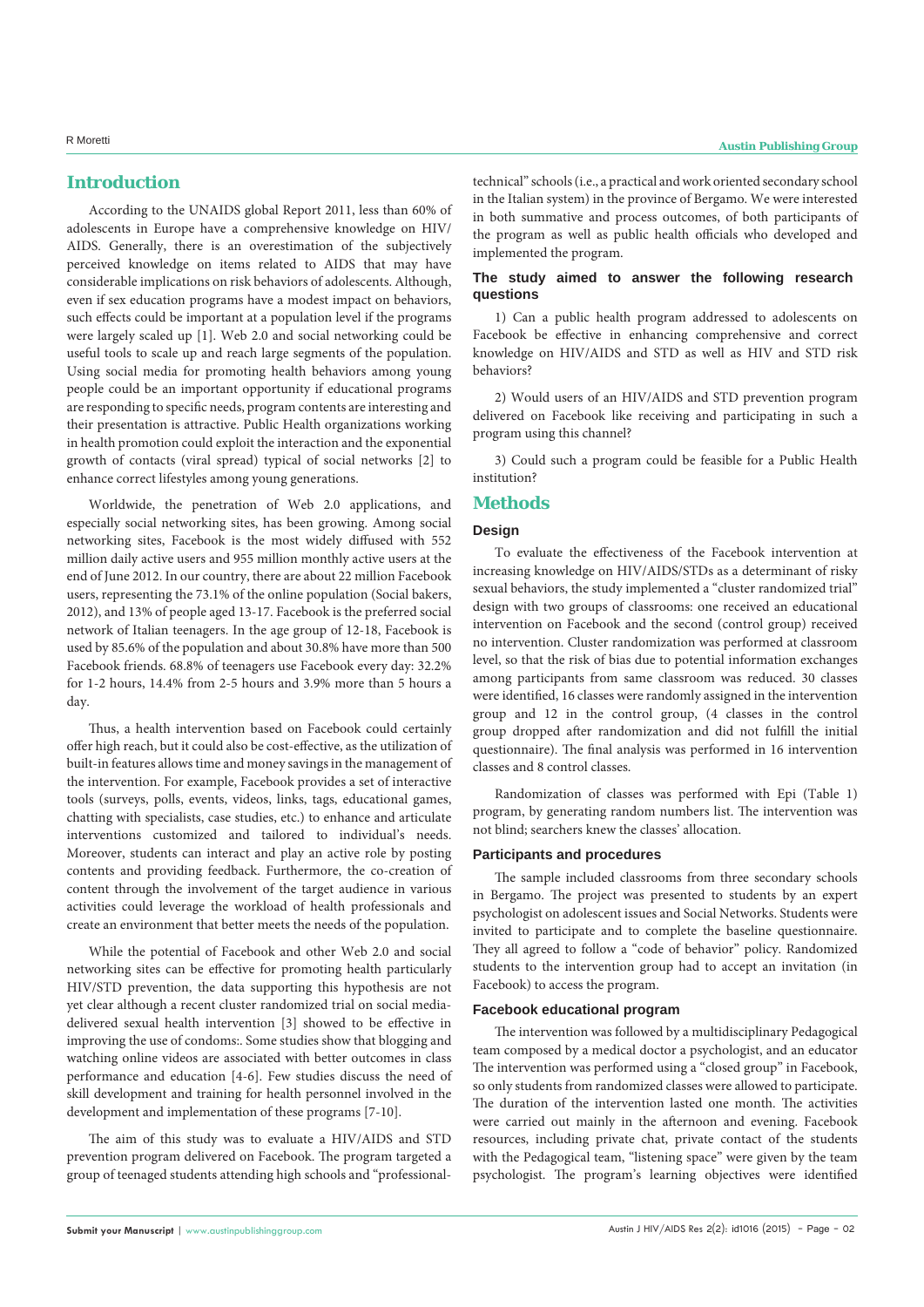| Table 1: Sample baseline descriptive at pre-intervention and at individual level. |  |
|-----------------------------------------------------------------------------------|--|
|-----------------------------------------------------------------------------------|--|

| Intervention            | Control                                   | p value (2-sided Fisher's exact)         |  |
|-------------------------|-------------------------------------------|------------------------------------------|--|
| group<br>group          |                                           |                                          |  |
|                         |                                           |                                          |  |
| 16 cluster              | 8 cluster                                 |                                          |  |
| (260 students)          | (145 students)                            |                                          |  |
|                         |                                           |                                          |  |
| 17.6                    | 17.7                                      | <b>NS</b>                                |  |
| $(17.4 - 17.7)$         | $(17.5 - 17.9)$                           |                                          |  |
| 27.3%                   | 22.1%                                     | <b>NS</b>                                |  |
| (71 students)           | (32 students)                             |                                          |  |
|                         |                                           | <b>NS</b>                                |  |
|                         |                                           |                                          |  |
|                         |                                           | 0.046                                    |  |
| 53.4                    | 52.0                                      |                                          |  |
|                         |                                           | <b>NS</b>                                |  |
| $(95\%CI: 51.2 - 55.6)$ | $(95\%$ CI: 47.8 - 56.2)                  |                                          |  |
|                         | 6 cluster (37,5%)<br>118 students (45.4%) | 3 cluster (37,5%)<br>51 students (35.2%) |  |

through the responses to the "before intervention" – questionnaire: To reduce the belief that the HIV infection is evidenced by physical symptoms; To increase awareness of the HIV-lab test utility and the knowledge of the possibility of HIV-transmission during the "window period"; To increase knowledge on the ways of transmission of the HIV/STDs; To increase knowledge on birth control pills and HIV/ STD transmission and enhancing knowledge on the use of condom for contraception and STDs prevention; To increase awareness that oral and anal sex are potentially "at risk behaviors" and the protective role of condom; To increase knowledge on drug therapy and the need to start promptly the treatment; To increase the habit of ready availability of condom, particularly in socialization context like disco, first appointments, school trips; To increase risk-awareness of STDs transmission also with 'trusted partners' To increase risk-awareness of unprotected sexual intercourses under alcohol or drugs; To raise awareness of condom use to protect sexual partners; To reduce risky situations as the refusal of condom by sexual partners and stimulate the adoption of correct behaviors.

 Each learning objective of the intervention corresponded to an educational module.

The methodology was performed by a "Socratic approach" questioning students, delivering constant stimuli such as "What do you think …", "What would you answer…?", "How would you deal with….?" and adopted a strategy of using more questions than answers. The Pedagogical team provided a synthesis at the end of each "educational module" and monitored emerging needs not previously identified by questionnaires producing specific act ivies on new issues.

The Pedagogical Team interacted with study participants using a common profile on Facebook, "Project Team". However, each member signed any uploaded content with his/her own real name. Participants interacted in the program using their own profile following an approved code of behavior. The transition to a new module took place with new posts or new activities proposed by the pedagogical team. During the same day more topics to stimulate interest and interaction of the students were posted.

Both intervention and control groups completed an anonymous, self-administered questionnaire before (baseline) and after (posttest) the intervention. The baseline survey was assessed 1 month before the intervention, whereas the second was administered a month after the end of the intervention (for time limits in school agenda). The results of the baseline questionnaire were used to design the intervention pedagogical objectives and activities, considering teenagers' information needs about prevention including knowledge and related risk behaviors. The baseline survey included 54 items assessing knowledge and behaviors related to HIV/AIDS and STD transmission, prevention, risks, stigma, therapy, laboratory testing.

#### **Participation**

In order to better understand the pedagogical process, the level of participation was assessed in individuals of the intervention group. Students were classified as high, low, or non-participant on the basis of their reported level of participation. We considered as high participation students those who actively participated in writing posts or comments; Low participation for those who did not participate in writing posts or comments but that followed the discussions reading always or sometimes; Non participation for those who stated that they did not write or read any program information on Facebook, they were anyway included in the analysis (ITT).

#### **Knowledge and behaviors**

Knowledge about HIV/AIDS and STDs was measured through 34 items, including transmission, prevention, laboratory testing, and symptoms. Knowledge data were synthesized using a global index of knowledge (GIK), calculated as a percentage of correct answers.

Risk behaviors related to HIV/AIDS/STDs were assessed through 12 items. These questions were about sexual behaviors, number of partners and sex practice under alcohol or illicit drug, use of condom.

#### **Program satisfaction**

Program satisfaction was measured using one specific items in post-test questionnaires.

#### **Data analysis**

Data were analyzed using STATA version 10. The analysis was performed as Intention To Treat (all students in intervention group were considered either or not using Facebook.) The analysis was performed at Cluster level using mean value for the global index of knowledge for each a classroom. Reported analyses assume an alpha level of.05 and power of .80.

Differences in pre-post-test knowledge were tested using T-Tests. An individual analysis was also performed to understand the level of participation in the intervention (high vs. low vs. non-participation).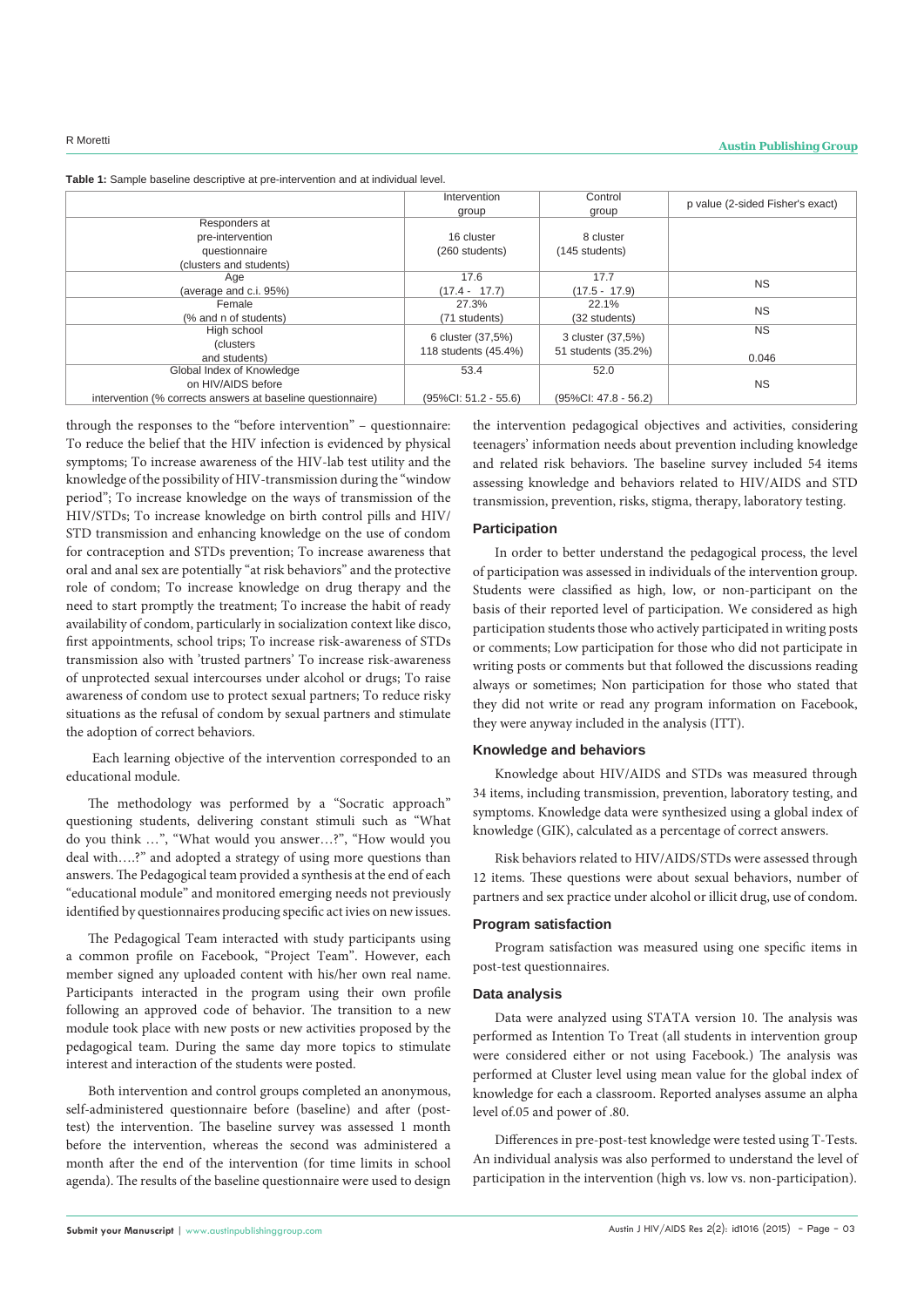# **Results**

#### **Sample descriptive**

Twenty eight classrooms were randomized but finally, only 24 classrooms participated and fulfilled before-intervention questionnaires. 4 classrooms withdrew their participation after being randomly allocated to the control group. After baseline assessment, the total sample included 405 students; 265 answered to the pre test questionnaire in the intervention group and 140 in the control group. The post-test survey was completed by 257 students in the intervention group and 123 in the control.

Of the 265 participants assigned to the intervention group, 208 really took part in the educational intervention. The remaining 57, although randomized to the Facebook intervention group but non participants, were included in the analyses as the plan was an Intention to Treat Analysis.

At individual level, age was comparable between the clusters of two groups and there were no significant differences with regards to risk behaviors, such as unprotected sex, sex under the influence of alcohol, illicit drugs, or with partners met on the Internet. The data of the questionnaires show that eight students had no internet access, 45 had no FB-profile. Despite being a minority in both groups, the proportion of students without access to the internet or without FB profile were significantly higher in the control group.

#### **Participation**

201 (78.8%) students belonging to the intervention group (n=257 responders to the post questionnaire) participated reading or posting. 87 students (33.9%) interacted actively in the FB group with at least one activity. 114 (44.4%) refer to regularly or sometimes read the discussions on the FB group although they had never posted personally (low participants) 56 (21.7%) did not participate and 3 students (1.1%) did not declare their level of participation in the Facebook group.

All available Facebook resources were used by the intervention group, but the most common activities were text (45%) and the "like" feature (53%).

#### **Knowledge**

At a cluster level, the main result is an increase in level of correct knowledge (Global Index of Knowledge) that was reported in both intervention and control groups (Table 2). The increase of GIK was significantly greater in the intervention group (+7.1) than in the control group  $(+1.8)$ . (Difference  $+5.3$  two tailed P=0,006).

Regarding the intervention group, at individual level, the final knowledge increased proportionally with the level of participation: +6.2 among" low participants" and +9.3 among "intensive participants.'

#### **Behaviors**

Risk-behaviors did not significantly change from baseline to post intervention, obviously behavior changes were not expected because the time from intervention to measure was very short.

#### **Satisfaction**

57% of the participating students rated the intervention as very interesting, 38% as relatively interesting and 5% rated it as not interesting. (The customer satisfaction is higher in the individuals with greater participation).

#### **Discussion**

The intervention made by a pedagogically active approach was effective in improving the level of knowledge on HIV and STD in the intervention group resulting in an average increase of 13.3% of the initial global index of knowledge compared to 3.5% (NS) in the control group. Knowledge in HIV prevention is a key issue, absence of knowledge may have considerable implications on risk taking.

The effectiveness of the intervention was increasing with the degree of engagement in the FB group: the more actively participants were engaged (by writing posts or comments) the higher was the increase in the knowledge index. The increase of knowledge index in the control group may be attributable to the pre-questionnaire.

Concerning the public health potential impact, the population coverage is really relevant 78.8% of students invited students participated to the FB intervention.

This study in our opinion, adds to research, a new knowledge on the effectiveness of pedagogical intervention in health promotion using Facebook. The most important issue for future research is to measure the effectiveness of FB intervention in risk behaviors change in Italian cultural contents. Another important issue to investigate is to understand to which number of students we can extended the FB

| Table 2: Global Index of Knowledge before and after intervention and difference in increment of score by group. |
|-----------------------------------------------------------------------------------------------------------------|
|-----------------------------------------------------------------------------------------------------------------|

|                       |                | before                                                 | after<br>Average score<br>(CI95%)                                            | Score increment           |                      |  |
|-----------------------|----------------|--------------------------------------------------------|------------------------------------------------------------------------------|---------------------------|----------------------|--|
| Group                 | n. of clusters | Average score<br>(CI95%)                               |                                                                              | before / after<br>(CI95%) | p value              |  |
| Intervention<br>Group | 16             | 53.4                                                   | 60.5                                                                         | $+7.1$                    |                      |  |
|                       | (260 students) | $(51.2 - 55.6)$                                        | $(57.5 - 63.5)$                                                              | $(5.4 - 8.7)$             | < 0.05               |  |
| Control<br>Group      | 8              | 52.0                                                   | 53.8                                                                         | $+1.8$                    | <b>NS</b>            |  |
|                       | (145 students) | $(47.8 - 56.2)$                                        | $(47.9 - 59.7)$                                                              | $(-0.6 - 4.3)$            |                      |  |
| <b>Difference</b>     |                |                                                        |                                                                              | $+5.3$                    | 0.0006<br>Two tailed |  |
|                       |                |                                                        |                                                                              | $(2.5 - 7.9)$             | 0.0003<br>One tailed |  |
|                       |                | Two-sample t test with equal variances; Ho: $diff = 0$ | $difference = mean (Interior group) - mean (Control group)$<br>$t = -3.9938$ | degrees of freedom $= 22$ |                      |  |